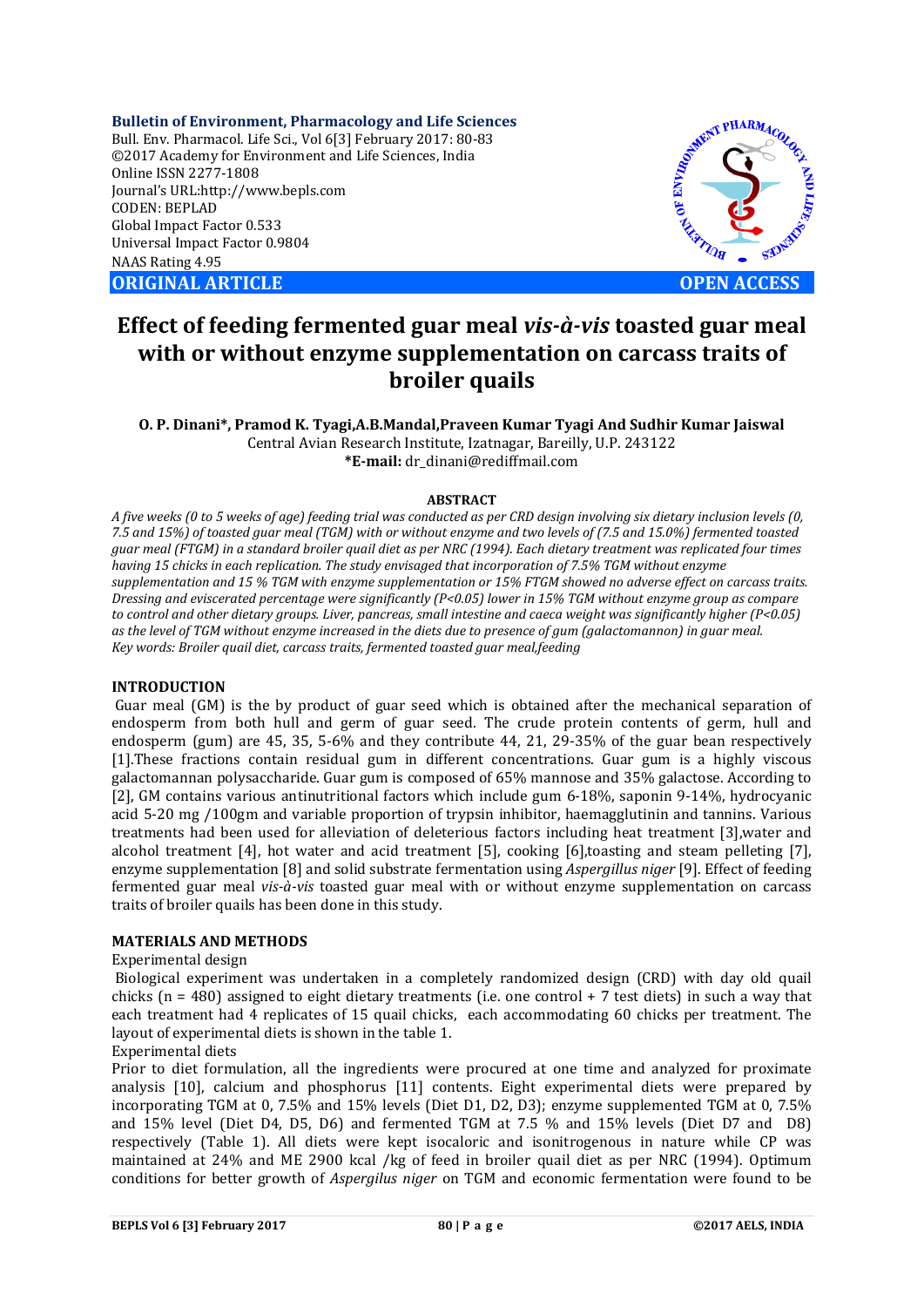#### **Dinani** *et al*

with TGM and water ratio of 50:50 and *Aspergillus niger* spores inoculation at the rate of one lac spores/kg of substrate at  $37^{\circ}$ C incubation for a period of 60 hrs during the experiment. Ingredients composition of experimental diets (%) has been given in the table no.2.

| Experiment diet  | Level of guar meal $(\%)$ | Treatment                          |
|------------------|---------------------------|------------------------------------|
| $D-1$            |                           |                                    |
| $D-2$            | 7.5                       |                                    |
| $\overline{D-3}$ | 15                        |                                    |
| $D-4$            |                           | <b>Multienzyme</b>                 |
| $D-5$            | 7.5                       | Multienzyme                        |
| $D-6$            | 15                        | <b>Multienzyme</b>                 |
| $D-7$            | 7.5                       | Fermented toasted guar meal (FTGM) |
| $D-8$            | 15                        | Fermented toasted guar meal (FTGM) |

Table 1: Layout of experimental diets

| <b>FEED</b>         | D1           | D <sub>2</sub> | D <sub>3</sub> | D4           | D5   | D <sub>6</sub> | D7           | D <sub>8</sub> |
|---------------------|--------------|----------------|----------------|--------------|------|----------------|--------------|----------------|
| <b>MAIZE</b>        | 59.12        | 57.2           | 55.2           | 59.12        | 57.2 | 55.2           | 60.52        | 61.2           |
| <b>SBM</b>          | 33.5         | 27             | 20.5           | 33.5         | 27   | 20.5           | 24.23        | 15.2           |
| <b>FISH MEAL</b>    | 5            | 5              | 5              | 5            | 5    | 5              | 5            | 5              |
| <b>TGM</b>          |              | 7.5            | 15             | ۰            | 7.5  | 15             |              |                |
| FTGM                |              |                |                | ۰            |      |                | 7.5          | 15             |
| <b>ANI.FAT</b>      |              | 0.83           | 1.73           | ٠            | 0.83 | 1.73           | 0.2          | 0.78           |
| M.MIX(ISI)          | $\mathbf{1}$ | 1              | 1              | $\mathbf{1}$ | 1    | 1              | $\mathbf{1}$ | 1              |
| <b>LIMESTONE</b>    | 0.5          | 0.5            | 0.5            | 0.5          | 0.5  | 0.5            | 0.5          | 0.5            |
| <b>DCP</b>          | 0.3          | 0.3            | 0.3            | 0.3          | 0.3  | 0.3            | 0.3          | 0.3            |
| DL-MET.             | 0.02         | 0.02           | 0.06           | 0.02         | 0.02 | 0.06           | 0.05         | 0.08           |
| <b>LYSINE</b>       |              |                | 0.15           |              |      | 0.15           | 0.14         | 0.28           |
| <b>SALT</b>         | 0.2          | 0.2            | 0.2            | 0.2          | 0.2  | 0.2            | 0.2          | 0.2            |
| TM PREMIX*1         | 0.1          | 0.1            | 0.1            | 0.1          | 0.1  | 0.1            | 0.1          | 0.1            |
| VIT.PREMIX*2        | 0.15         | 0.15           | 0.15           | 0.15         | 0.15 | 0.15           | 0.15         | 0.25           |
| <b>B COMPLEX*3</b>  | 0.01         | 0.01           | 0.01           | 0.01         | 0.01 | 0.01           | 0.01         | 0.01           |
| <b>CHOLIN CHL.</b>  | 0.1          | 0.1            | 0.1            | 0.1          | 0.1  | 0.1            | 0.1          | 0.1            |
| <b>TOXIN BINDER</b> | 0.04         | 0.04           | 0.04           | 0.04         | 0.04 | 0.04           | 0.02         | 0.02           |
| <b>MULTIENZYME</b>  | 0            | $\bf{0}$       | $\bf{0}$       | 0.05         | 0.05 | 0.05           | 0            | $\bf{0}$       |

Table 2: Ingredients composition of experimental diets (%)

TM.PREMIX\*1(10g/100Kg):FeSO4.7H2O=8g;ZnSO4.7H2O=10g;MnSO4.H2O=10g;CuSO4.5H20=1g;KI=30 mg.VIT PREMIX\*2(A,B2D3K) each gram contains:VitA-82500 IU;Vit B2-50mg;VIT.D3-12000 IU and Vit.K-10 mg.B Complex\*3 each gram contains;Vit B1=8 mg;Vit.B 6=16 mg;Vit. B12=12 mg;Niacin=120 mg;Cal.Pantothenate=80mg;Vit E50%=160mg;L-Lysine=10 mg and DL-Methionine=10mg Multienzyme@ 50gm/100Kg of feed(.05%) contains= alpha amylase 7×105,protease 3×106,cellulase 6×106,beta glucanase 7×105,pectinase 7×104,phytase 4×105 and xylanase10×106 and lipase 5×103 units per kg.

#### Carcass characteristics

On 35th day of age, two birds from each replicate per dietary treatment were randomly selected and allowed to 12 hours fasting. The birds were then weighed and sacrificed by a standard procedure for evaluating carcass characteristics in terms of dressed weight, eviscerated weight, debleeded weight and weight of different organ like liver, spleen, bursa, gizzard, heart *etc.* were recorded immediately and calculated in percentage.

# **RESULTS AND DISCUSSION**

Results of carcass traits, organ weight parameters and intestinal parameter have been presented in the table no. 3,4 and 5 respectively.

# Carcass traits

Dressing and eviscerated percentage were significantly (P<0.05) lower in 15% TGM without enzyme group as compared to control and other dietary treatment groups. Blood loss percentage did not differ significantly (P>0.05) between different groups. Liver weight was significantly higher (P<0.05) in 15% TGM with or without enzyme supplemented groups as compared to control and other dietary treatments while, pancreas weight was significantly higher (P<0.05) in 15% TGM without enzyme supplemented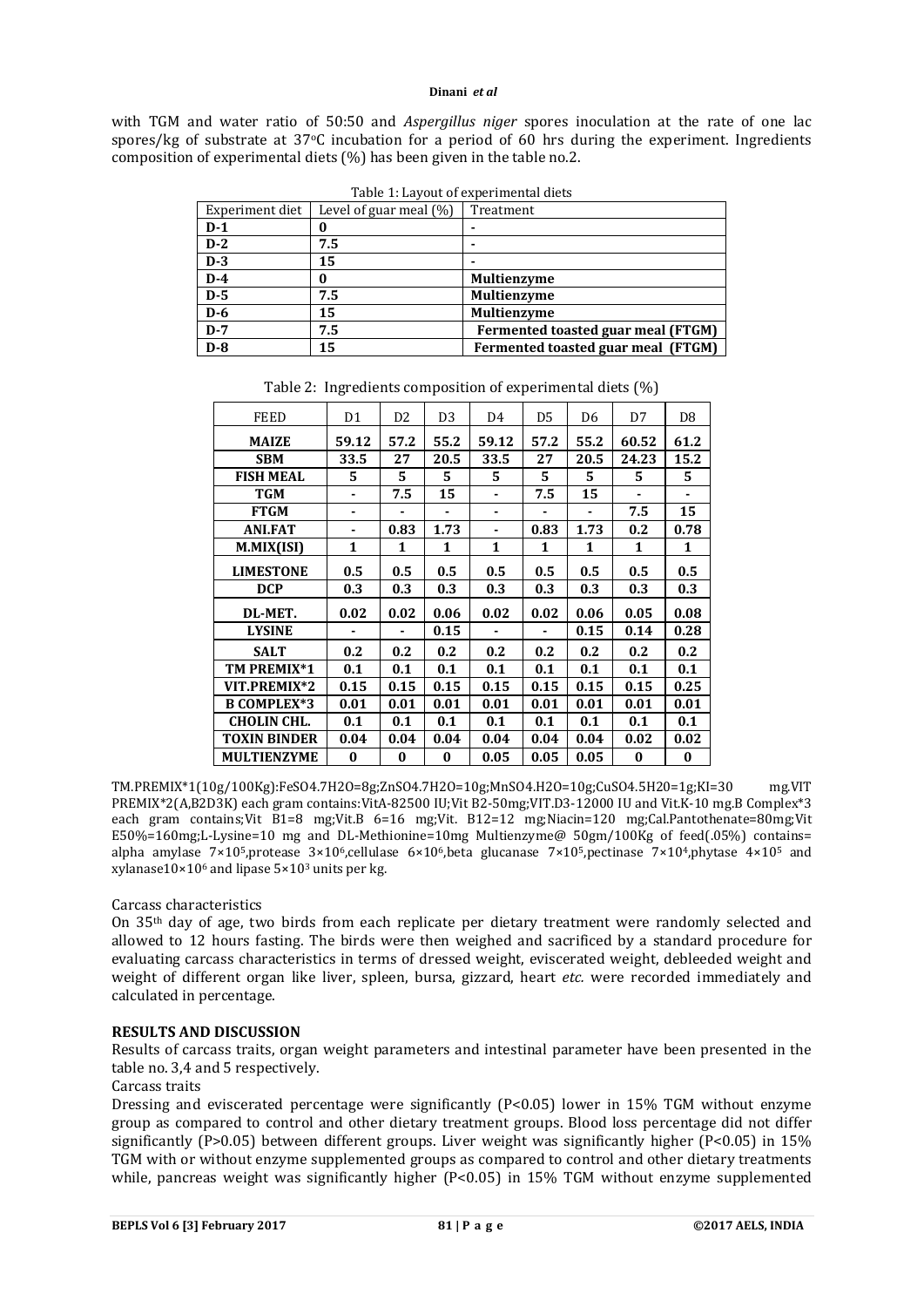#### **Dinani** *et al*

group as compared to control and other groups. However, other organ weights *viz.* gizzard, heart, spleen and bursa of fabricious did not differ significantly (P>0.05) between different dietary treatments. Weight and length of small intestine and caeca was significantly (P<0.05) higher in 15% TGM without enzyme group as compared to other groups. TGM at 0 and 7.5% level with or without enzyme supplement did not differ significantly (P>0.05). Weight and length of intestine and caeca in 7.5% FTGM (Fermented toasted guar meal) group was significantly (P<0.05) lower than 15% FTGM group. As level of TGM increased above 7.5% with or without enzyme supplementation or FTGM weight and length of intestine and caeca were increased.

The present results are in accordance with the findings of [12] who reported significantly (P<0.05) lower dressed and eviscerated yield due to 15% guar meal in broiler diet. [13] reported that chickens fed 2.5% guar gum had similar measures of carcass weight as compared to control group. [8] Reported that inclusion level of TGM up to 10% in broiler quail ration with or without enzyme did not significantly (P<0.05) effect the dressed and eviscerated weight. Our results are in line with [14] reported that addition of soluble NSP in broiler diets significantly increased caeca fermentation which might be the possible reason of increased weight and length of different segment of GIT. Similar results had also been reported by [8] that TGM at 7.5% and 10% without enzyme supplement showed higher weight and length of caeca.

| Table 3: Effect of different levels of FTGM and TGM with or without enzymes on carcass traits in quails |  |
|---------------------------------------------------------------------------------------------------------|--|
|---------------------------------------------------------------------------------------------------------|--|

|       | <b>TGM</b> (%) | <b>Blood loss</b><br>Treatment |                 | Dressing percentage      | Eviscerated              |  |
|-------|----------------|--------------------------------|-----------------|--------------------------|--------------------------|--|
| Group |                |                                | (%)             | (%)                      | Percentage (%)           |  |
| $D-1$ |                |                                | $4.70 \pm 0.32$ | 82.03b±0.65              | $70.27b \pm 0.37$        |  |
| $D-2$ | 7.5            |                                | $4.69 \pm 0.28$ | 81.95ab±0.64             | $69.95^{ab} \pm 0.38$    |  |
| $D-3$ | 15             |                                | $4.42 \pm 0.26$ | $80.01a \pm 0.69$        | 68.84 <sup>a</sup> ±0.39 |  |
| $D-4$ |                | Multienzyme                    | $4.65 \pm 0.29$ | 81.91 <sup>b</sup> ±0.58 | 70.38 <sup>b</sup> ±0.32 |  |
| $D-5$ | 7.5            | Multienzyme                    | $4.52 \pm 0.31$ | 81.55ab±0.72             | $69.60^{ab} \pm 0.43$    |  |
| $D-6$ | 15             | Multienzyme                    | $4.45 \pm 0.28$ | 81.46ab±1.07             | $69.79ab \pm 0.51$       |  |
| $D-7$ | 7.5            | (FTGM)                         | $4.45 \pm 0.24$ | 81.59ab±0.67             | 70.08ab±0.47             |  |
| $D-8$ | 15             | (FTGM)                         | $4.46 \pm 0.27$ | 81.11ab±0.62             | 69.77ab±0.43             |  |

**Means bearing different superscripts in a column differ significantly (P <0.05)**

Table 4: Effect of different levels of FTGM and TGM with or without enzymes on different organ weight in quails

| Group | <b>TGM</b><br>(%) | <b>Treatment</b> | Liver<br>weight           | <b>Pancreas</b><br>weight | Gizzard<br>weight | <b>Spleen</b><br>weight | <b>Bursa of</b><br>fabricious | <b>Heart</b><br>weight |
|-------|-------------------|------------------|---------------------------|---------------------------|-------------------|-------------------------|-------------------------------|------------------------|
|       |                   |                  | (%)                       | $\%$                      | (%)               | (%)                     | [%]                           | (%)                    |
| $D-1$ | $\Omega$          |                  | $1.81$ <sup>a</sup> ±0.00 | $0.23a_{\pm}0.01$         | $1.95 \pm 0.06$   | $0.078 \pm 0.00$        | $0.18 \pm 0.00$               | $0.97 \pm 0.00$        |
| $D-2$ | 7.5               |                  | $1.83^{ab} \pm 0.06$      | $0.35^{ab} \pm 0.07$      | $1.95 \pm 0.06$   | $0.082 \pm 0.00$        | $0.18 \pm 0.01$               | $1.02 \pm 0.01$        |
| $D-3$ | 15                |                  | $2.05c \pm 0.07$          | $0.43c \pm 0.05$          | $1.95 \pm 0.06$   | $0.080 \pm 0.00$        | $0.19 \pm 0.02$               | $1.01 \pm 0.02$        |
| $D-4$ | $\theta$          | Multienzyme      | $1.80a_{\pm}0.02$         | $0.24a_{\pm}0.02$         | $1.94 \pm 0.06$   | $0.083 \pm 0.01$        | $0.19 \pm 0.01$               | $1.02 \pm 0.02$        |
| $D-5$ | 7.5               | Multienzyme      | $1.81a_{\pm}0.00$         | $0.34$ ab $\pm 0.01$      | $1.94 \pm 0.06$   | $0.079 \pm 0.02$        | $0.19 \pm 0.01$               | $1.02 \pm 0.01$        |
| $D-6$ | 15                | Multienzyme      | $1.95bc \pm 0.05$         | $0.37$ ab $\pm 0.03$      | $1.96 \pm 0.06$   | $0.080 \pm 0.00$        | $0.18 \pm 0.01$               | $1.01 \pm 0.01$        |
| $D-7$ | 7.5               | <b>FTGM</b>      | $1.80a_{\pm}0.02$         | $0.28a_{\pm}0.08$         | $1.96 \pm 0.01$   | $0.083 \pm 0.01$        | $0.18 \pm 0.00$               | $1.00 \pm 0.02$        |
| $D-8$ | 15                | (FTGM)           | $1.80a \pm 0.05$          | $0.30a$ b $\pm 0.07$      | $1.97 \pm 0.01$   | $0.084 \pm 0.00$        | $0.20 \pm 0.00$               | $1.01 \pm 0.01$        |

**Means bearing different superscripts in a column differ significantly (P <0.05)**

Table 5: Effect of different levels of FTGM and TGM with or without enzymes on weight and length of small intestine and caeca in quails

| Group | <b>TGM</b> | <b>Treatment</b> | <b>Small intestine</b>    | <b>Small intestine</b>   | Ceca length          | Ceca                     |
|-------|------------|------------------|---------------------------|--------------------------|----------------------|--------------------------|
|       | $(\%)$     |                  | length<br>(cm % live wt.) | weight<br>$(%$ live wt.) | (cm % live           | weight<br>$(%$ live wt.) |
|       |            |                  |                           |                          | wt.                  |                          |
| $D-1$ | $\theta$   |                  | 33.81ab±0.15              | $1.90a_{\pm}0.01$        | $5.51a_{\pm}0.05$    | $0.71a \pm 0.01$         |
| $D-2$ | 7.5        |                  | 34.61bc±0.13              | $2.17c \pm 0.01$         | $5.71ab \pm 0.04$    | $0.80b \pm 0.01$         |
| $D-3$ | 15         |                  | $37.15e \pm 0.08$         | $2.27c \pm 0.01$         | $6.28c \pm 0.04$     | $0.91 \times 0.02$       |
| $D-4$ | $\theta$   | Multienzyme      | $33.43a \pm 0.16$         | $1.89a \pm 0.02$         | $5.50a \pm 0.01$     | $0.70a \pm 0.01$         |
| $D-5$ | 7.5        | Multienzyme      | 34.07ab±0.18              | $1.92a \pm 0.02$         | $5.98b \pm 0.06$     | $0.81b \pm 0.03$         |
| $D-6$ | 15         | Multienzyme      | 36.07d±0.81               | $2.24c \pm 0.01$         | $5.98b \pm 0.07$     | $0.83b \pm 0.04$         |
| $D-7$ | 7.5        | (FTGM)           | 34.20ab±0.17              | $2.06b \pm 0.03$         | $5.70$ ab $\pm 0.15$ | $0.72a \pm 0.03$         |
| $D-8$ | 15         | (FTGM)           | $35.28^{cd} \pm 0.06$     | $2.21c \pm 0.01$         | $5.92b \pm 0.19$     | $0.80b \pm 0.01$         |

Means bearing different superscripts in a column differ significantly (P <0.05)